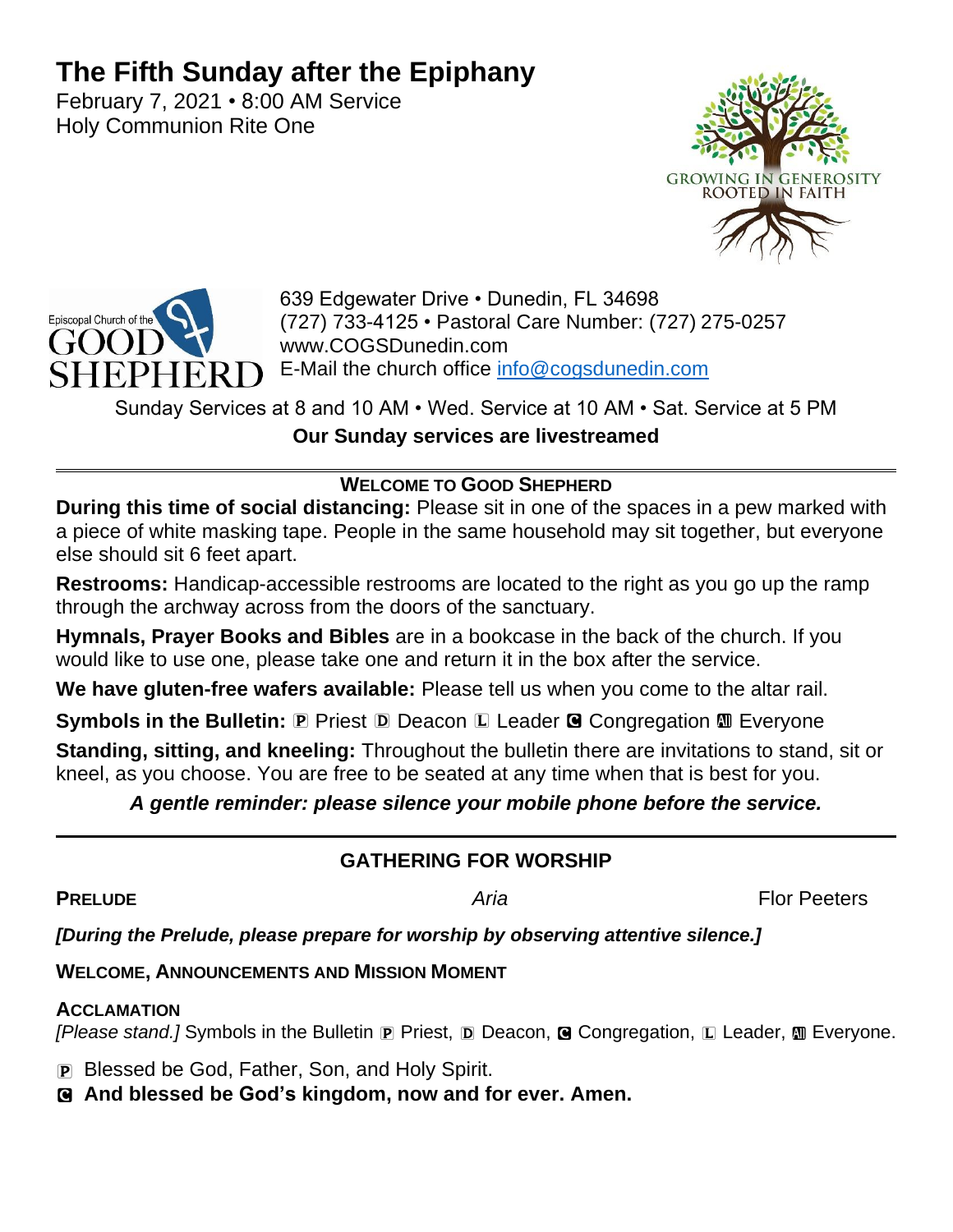#### **COLLECT FOR PURITY**

a **Almighty God, unto whom all hearts are open, all desires known, and from whom no secrets are hid. Cleanse the thoughts of our hearts by the inspiration of thy Holy Spirit, that we may perfectly love thee, and worthily magnify thy holy Name; through Christ our Lord. Amen.**

#### **GLORIA**

a **Glory to God in the highest, and peace to his people on earth. Lord God, heavenly King almighty God and Father, we worship you, we give you thanks, we praise you for your glory. Lord Jesus Christ, only Son of the Father, Lord God, Lamb of God, you take away the sin of the world: have mercy on us; you are seated at the right hand of the Father: receive our prayer. For you alone are the Holy One, you alone are the Lord, you alone are the Most High, Jesus Christ, with the Holy Spirit, in the glory of God the Father.** 

#### C **Amen**

**COLLECT OF THE DAY**

- $\overline{P}$  The Lord be with you.
- C **And with thy Spirit.**
- P Let us pray…. Set us free, O God, from the bondage of our sins, and give us the liberty of that abundant life which you have made known to us in your Son our Savior Jesus Christ; who lives and reigns with you, in the unity of the Holy Spirit, one God, now and for ever.
- C **Amen.**

# **THE WORD OF GOD**

**The Readings** Isaiah 40:21-31, Psalm 147:1-12, 21c, 1 Corinthians 9:16-23, Mark 1:29-39 [*Please be seated.*]

#### **The First Reading**

L *The First Reading is taken from Isaiah, chapter 40…*

Have you not known? Have you not heard? Has it not been told you from the beginning? Have you not understood from the foundations of the earth? It is he who sits above the circle of the earth, and its inhabitants are like grasshoppers; who stretches out the heavens like a curtain, and spreads them like a tent to live in; who brings princes to naught, and makes the rulers of the earth as nothing. Scarcely are they planted, scarcely sown, scarcely has their stem taken root in the earth, when he blows upon them, and they wither, and the tempest carries them off like stubble. To whom then will you compare me, or who is my equal? says the Holy One. Lift up your eyes on high and see: Who created these? He who brings out their host and numbers them, calling them all by name; because he is great in strength, mighty in power, not one is missing. Why do you say, O Jacob, and speak, O Israel, "My way is hidden from the Lord, and my right is disregarded by my God"? Have you not known? Have you not heard? The Lord is the everlasting God, the Creator of the ends of the earth. He does not faint or grow weary; his understanding is unsearchable. He gives power to the faint, and strengthens the powerless. Even youths will faint and be weary, and the young will fall exhausted; but those who wait for the Lord shall renew their strength, they shall mount up with wings like eagles, they shall run and not be weary, they shall walk and not faint.

- $\Box$  The Word of the Lord.
- C **Thanks be to God.**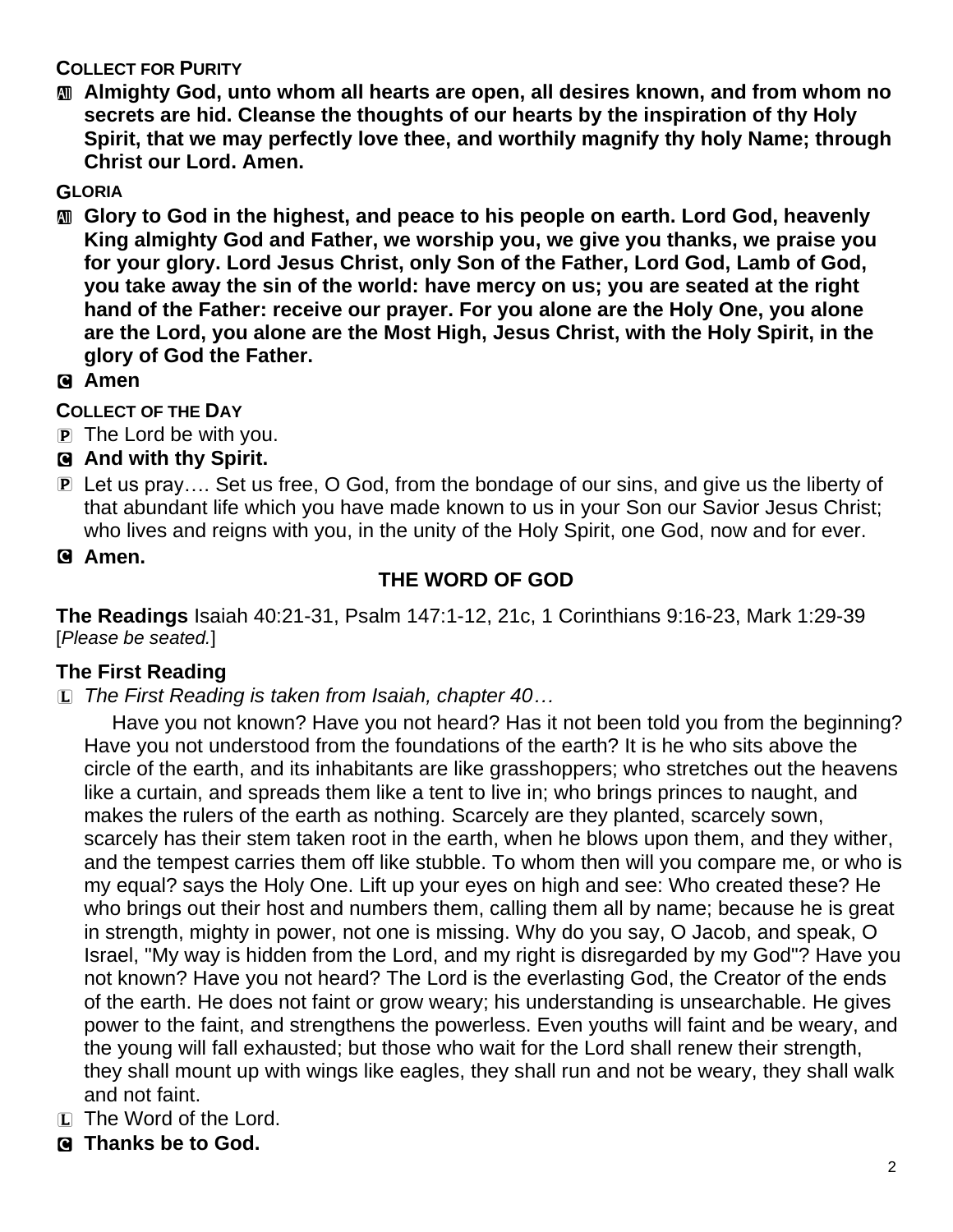# **The Psalm**

- L *We will read responsively Psalm 147…*
- L Hallelujah! How good it is to sing praises to our God! how pleasant it is to honor him with praise!
- C **The Lord rebuilds Jerusalem; he gathers the exiles of Israel.**
- L He heals the brokenhearted and binds up their wounds.
- C **He counts the number of the stars and calls them all by their names.**
- L Great is our LORD and mighty in power; there is no limit to his wisdom.
- C **The Lord lifts up the lowly, but casts the wicked to the ground.**
- L Sing to the LORD with thanksgiving; make music to our God upon the harp.
- C **He covers the heavens with clouds and prepares rain for the earth;**
- L He makes grass to grow upon the mountains and green plants to serve mankind.
- C **He provides food for flocks and herds and for the young ravens when they cry.**
- L He is not impressed by the might of a horse; he has no pleasure in the strength of a man;
- C **But the LORD has pleasure in those who fear him, in those who await his gracious favor.**
- L Hallelujah!

# **The Second Reading**

L *The Second Reading is taken from 1 Corinthians, chapter 9…*

If I proclaim the gospel, this gives me no ground for boasting, for an obligation is laid on me, and woe to me if I do not proclaim the gospel! For if I do this of my own will, I have a reward; but if not of my own will, I am entrusted with a commission. What then is my reward? Just this: that in my proclamation I may make the gospel free of charge, so as not to make full use of my rights in the gospel.

For though I am free with respect to all, I have made myself a slave to all, so that I might win more of them. To the Jews I became as a Jew, in order to win Jews. To those under the law I became as one under the law (though I myself am not under the law) so that I might win those under the law. To those outside the law I became as one outside the law (though I am not free from God's law but am under Christ's law) so that I might win those outside the law. To the weak I became weak, so that I might win the weak. I have become all things to all people, that I might by all means save some. I do it all for the sake of the gospel, so that I may share in its blessings.

- L The Word of the Lord.
- C **Thanks be to God.**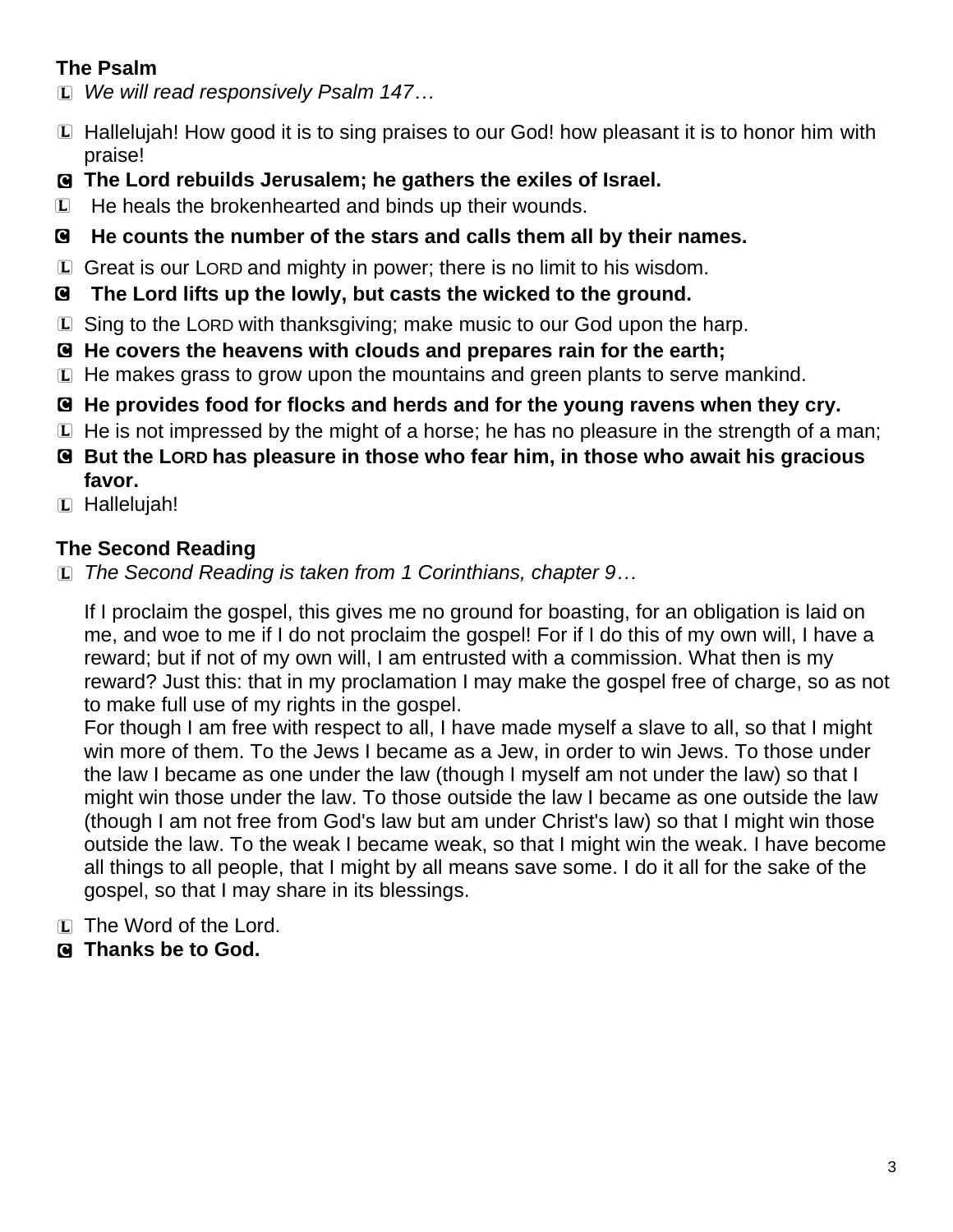# **The Gospel**

*[Please stand.]*

- D The Holy Gospel of our Lord Jesus Christ according to Mark.
- **G** Glory be to thee, O Lord.
- D After Jesus and his disciples left the synagogue, they entered the house of Simon and Andrew, with James and John. Now Simon's mother-in-law was in bed with a fever, and they told him about her at once. He came and took her by the hand and lifted her up. Then the fever left her, and she began to serve them.

That evening, at sundown, they brought to him all who were sick or possessed with demons. And the whole city was gathered around the door. And he cured many who were sick with various diseases, and cast out many demons; and he would not permit the demons to speak, because they knew him. In the morning, while it was still very dark, he got up and went out to a deserted place, and there he prayed. And Simon and his companions hunted for him. When they found him, they said to him, "Everyone is searching for you." He answered, "Let us go on to the neighboring towns, so that I may proclaim the message there also; for that is what I came out to do." And he went throughout Galilee, proclaiming the message in their synagogues and casting out demons.

D The Gospel of the Lord.

C **Praise be to thee, O Christ.**

*[Please be seated.]*

**SERMON** Michael Durning

# **NICENE CREED**

*[Please stand.]*

C **We believe in one God, the Father, the Almighty, maker of heaven and earth, of all that is, seen and unseen.** 

**We believe in one Lord, Jesus Christ, the only Son of God, eternally begotten of the Father, God from God, Light from Light, true God from true God, begotten, not made, of one Being with the Father. Through him all things were made. For us and for our salvation he came down from heaven: by the power of the Holy Spirit he became incarnate from the Virgin Mary, and was made man. For our sake he was crucified under Pontius Pilate; he suffered death and was buried. On the third day he rose again in accordance with the Scriptures; he ascended into heaven and is seated at the right hand of the Father. He will come again in glory to judge the living and the dead, and his kingdom will have no end.**

**We believe in the Holy Spirit, the Lord, the giver of life, who proceeds from the Father and the Son. With the Father and the Son he is worshiped and glorified. He has spoken through the Prophets. We believe in one holy catholic and apostolic Church. We acknowledge one baptism for the forgiveness of sins. We look for the resurrection of the dead, and the life of the world to come. Amen.**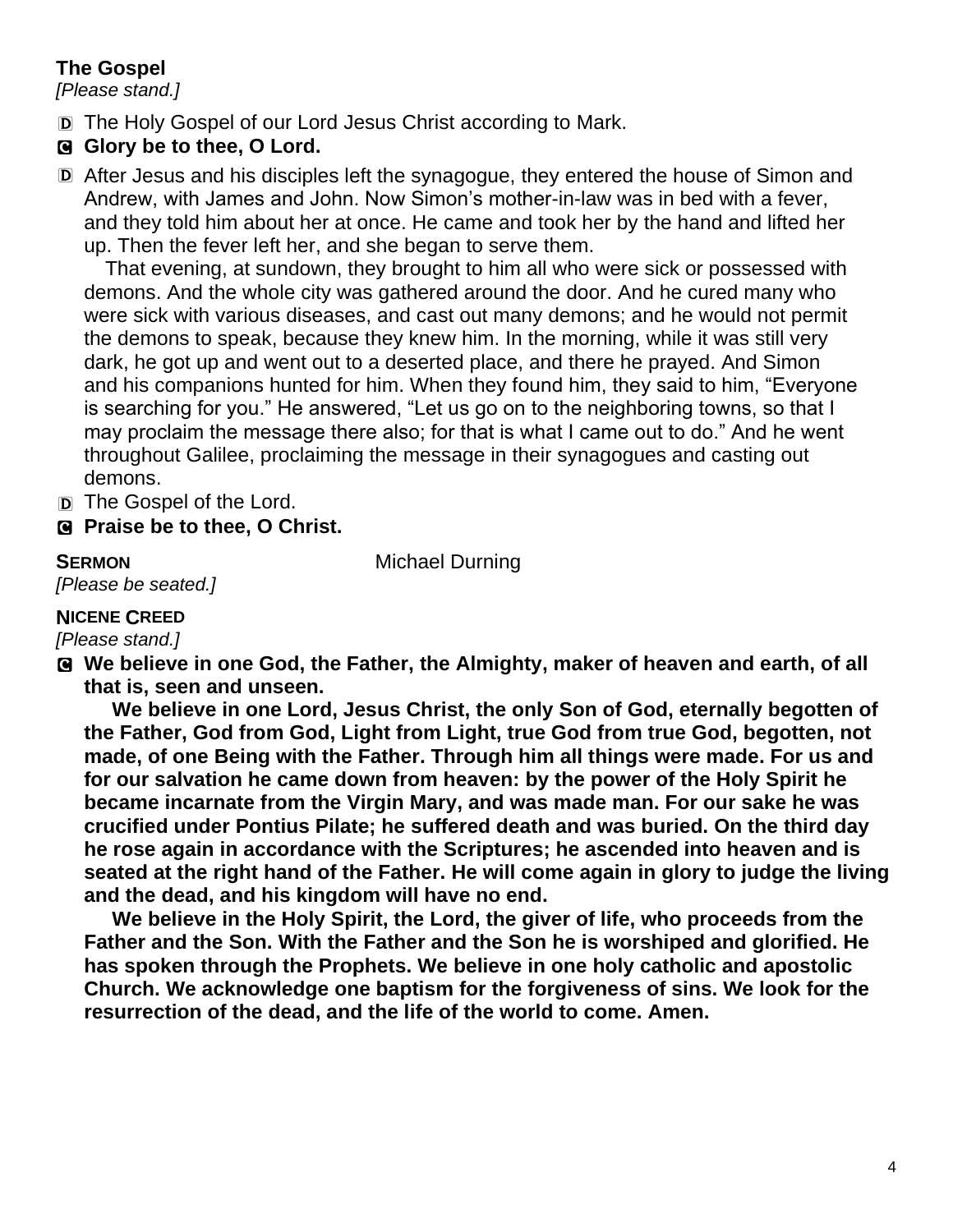### **PRAYERS OF THE PEOPLE**

*[Please sit, stand, or kneel, as you prefer.]*

- D Let us pray for the whole state of Christ's Church and the world.
- L Almighty and everliving God, who in thy holy Word hast taught us to make prayers, and supplications, and to give thanks for all humanity. Receive these our prayers which we offer unto thy divine Majesty, beseeching thee to inspire continually the Universal Church with the spirit of truth, unity, and concord; and grant that all those who do confess thy holy Name may agree in the truth of thy holy Word, and live in unity and godly love. God of Light and Life,

# C **Hear our prayer.**

L Give grace, O heavenly Father, to all bishops, especially to Michael, our Presiding Bishop; Dabney, our Bishop; Barry and Michael, our Assisting Bishops; Michael, our Priest in Charge; Cindy, our Deacon; to our companion diocese of the Dominican Republic; to these Episcopal Churches in our Diocese: St. John the Divine, Ruskin; Grace, Tampa; Holy Trinity, Clearwater, to the Clearwater Deanery Collaboration Partners; and to all priests, deacons, and the laity in their ministry; that they may, both by their life and doctrine, set forth thy true and lively Word, and rightly and duly administer thy holy Sacraments. God of Light and Life,

## C **Hear our prayer.**

 $\Box$  And to all thy people give thy heavenly grace, and especially to this congregation here present; that, with meek heart and due reverence, they may hear and receive thy holy Word, truly serving thee in holiness and righteousness all the days of their life. God of Light and Life,

## C **Hear our prayer.**

 $E$  We beseech thee also so to rule the hearts of those who bear the authority of government in this and every land, that they may be led to wise decisions and right actions for the welfare and peace of the world. We pray that all God's children, especially those in the Middle East, might live in the hope of the world peace for which we are created. God of Light and Life,

## C **Hear our prayer.**

L And we most humbly beseech thee, of thy goodness, O Lord, to comfort and succor [*Add handwritten names from notebook*] and all those who, in this transitory life, are in trouble, sorrow, need, sickness, or any other adversity, especially those listed in the weekly news who have asked for our prayers. I now invite you to pray for others by name, aloud or in your hearts. [*Leave time…*] God of Light and Life,

# C **Hear our prayer.**

L Open, O Lord, the eyes of all people to behold thy gracious hand in all thy works, that, rejoicing in thy whole creation, they may honor thee with their substance, and be faithful stewards of thy bounty. We give thanks for the flowers given today to the Glory of God, and for the birthdays this week, Charlotte Smedley, Rick Edwards, Dave Dube, Diane Niford, Joseph Musco, for all the blessings of this life. I invite you to name a blessing either silently or aloud. [*Leave time…* ] God of Light and Life,

## C **Hear our prayer.**

 $\Box$  And we also bless thy holy Name for all thy servants departed this life in thy faith and fear, [*especially… add names from notebook*]. Please add names of those on your heart, silently or aloud. [*Leave time…*] We beseech thee to grant them continual growth in thy love and service; and to grant us grace so to follow the good examples of all thy saints, that with them we may be partakers of thy heavenly kingdom. God of Light and Life,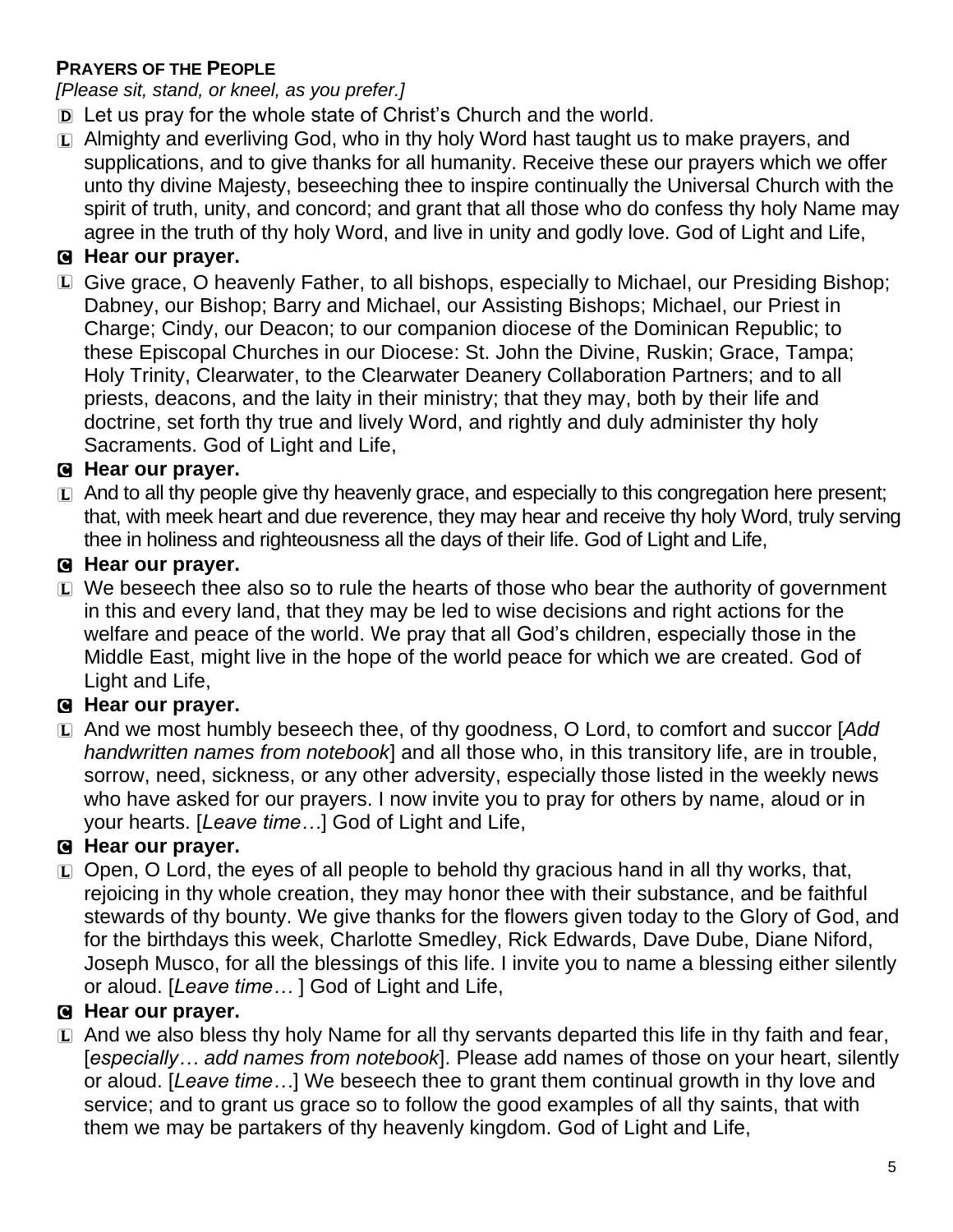- C **Hear our prayer.**
- L Empower, O Lord, our Vestry as we pray….
- C **Almighty God, giver of every good gift: Look graciously on our Church, and so guide the minds of those who shall choose a rector for this parish, that we may receive a faithful pastor, who will care for your people and equip us for our ministries; through Jesus Christ our Lord. Amen**
- L Grant these our prayers, O Father, for Jesus Christ's sake, our only Mediator and Advocate.
- C **Amen.**

#### **THE GREETING OF PEACE**

*[Please stand. During this time of social distancing, a wave or bow, accompanied by a smile and "the Peace of the Lord be with you," will do nicely.*]

- P The peace of the Lord be always with you.
- C **And with thy spirit.**

## **THE HOLY COMMUNION**

#### **OFFERTORY SENTENCE**

D Thine, O Lord, is the greatness, and the power, and the glory, and the victory, and the majesty. For all that is in the heaven and in the earth is thine. Thine is the kingdom, O Lord, and thou art exalted as head above all. Let us with gladness present the offerings and oblations of our life and labor to the Lord.

[*Please be seated. The offering plates are on stands in the front and the back of the church. If you wish, you may place an offering there.*]

#### **OFFERTORY**

#### **PRESENTATION OF THE OFFERINGS**

*[Please stand when the offerings of bread, wine, and money are presented by the Deacon.]*

- D As we receive these gifts, we acknowledge
- C **All things come from thee, O Lord and of thine own have we given thee.**

**THE GREAT THANKSGIVING:** Eucharistic Prayer II

- $\overline{p}$  The Lord be with you.
- C **And with thy spirit.**
- P Lift up your hearts.
- C **We lift them up unto the Lord.**
- P Let us give thanks unto our Lord God.
- C **It is meet and right so to do.**
- P It is very meet, right, and our bounden duty, that we should at all times, and in all places, give thanks unto thee, O Lord, holy Father, almighty, everlasting God. Because in the mystery of the Word made flesh, thou hast caused a new light to shine in our hearts, to give the knowledge of thy glory in the face of thy Son Jesus Christ our Lord. Therefore, with Angels and Archangels, and with all the company of heaven, we laud and magnify thy glorious Name; evermore praising thee, and saying,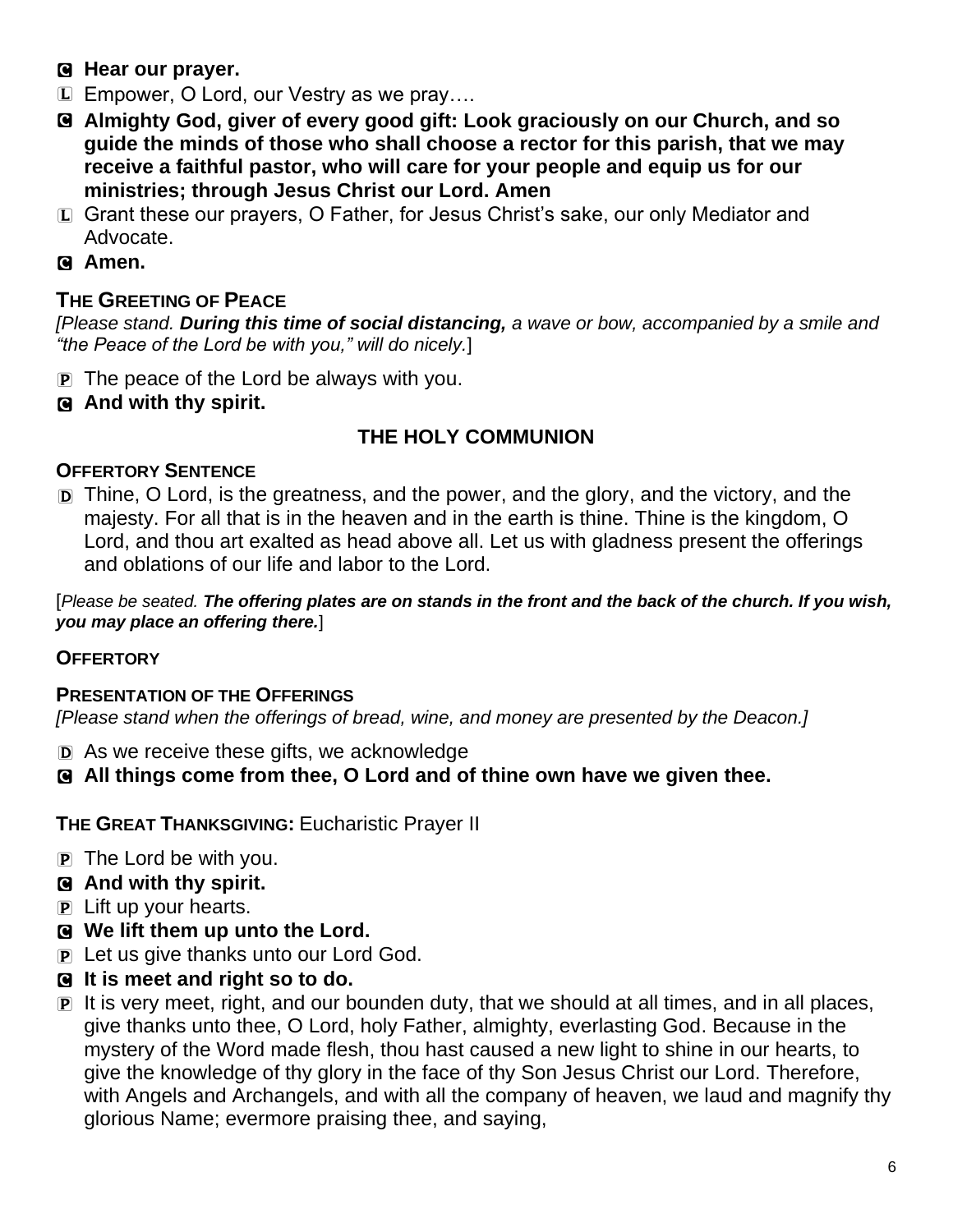#### C **Holy, holy, holy, Lord God of Hosts Heaven and earth are full of thy glory. Glory be to thee, O Lord Most High. Blessed is he that cometh in the name of the Lord. Hosanna in the highest.**

## *[Please kneel or stand, as you choose.]*

P All glory be to thee, O Lord our God, for that thou didst create heaven and earth, and didst make us in thine own image; and, of thy tender mercy, didst give thine only Son Jesus Christ to take our nature upon him, and to suffer death upon the cross for our redemption. He made there a full and perfect sacrifice for the whole world; and did institute, and in his holy Gospel command us to continue, a perpetual memory of that his precious death and sacrifice, until his coming again.

For in the night in which he was betrayed, he took bread; and when he had given thanks to thee, he broke it, and gave it to his disciples, saying, "Take, eat, this is my Body, which is given for you. Do this in remembrance of me."

P Likewise, after supper, he took the cup; and when he had given thanks, he gave it to them, saying, "Drink this, all of you; for this is my Blood of the New Covenant, which is shed for you, and for many, for the remission of sins. Do this, as oft as ye shall drink it, in remembrance of me."

Wherefore, O Lord and heavenly Father, we thy people do celebrate and make, with these thy holy gifts which we now offer unto thee, the memorial thy Son hath commanded us to make; having in remembrance his blessed passion and precious death, his mighty resurrection and glorious ascension; and looking for his coming again with power and great glory. And we most humbly beseech thee, O merciful Father, to hear us, and, with thy Word and Holy Spirit, to bless and sanctify these gifts of bread and wine, that they may be unto us the Body and Blood of thy dearly-beloved Son Jesus Christ.

- C **And we earnestly desire thy fatherly goodness to accept this our sacrifice of praise and thanksgiving, whereby we offer and present unto thee, O Lord, our selves, our souls and bodies. Grant, we beseech thee, that all who partake of this Holy Communion may worthily receive the most precious Body and Blood of thy Son Jesus Christ, and be filled with thy grace and heavenly benediction; and also that we and all thy whole Church may be made one body with him, that he may dwell in us, and we in him; through the same Jesus Christ our Lord;**
- P By whom, and with whom, and in whom, in the unity of the Holy Ghost all honor and glory be unto thee, O Father Almighty, world without end.
- C **AMEN.**

## **THE LORD'S PRAYER**

- P And now, as our Savior Christ hath taught us, we are bold to say,
- C **Our Father, who art in heaven, hallowed be thy Name, thy kingdom come, thy will be done, on earth as it is in heaven. Give us this day our daily bread. And forgive us our trespasses, as we forgive those who trespass against us. And lead us not into temptation, but deliver us from evil. For thine is the kingdom, and the power, and the glory, for ever and ever. Amen.**

## **BREAKING OF THE BREAD**

P The Gifts of God for the People of God. Take them in remembrance that Christ died for you, and feed on him in your hearts by faith, with thanksgiving.